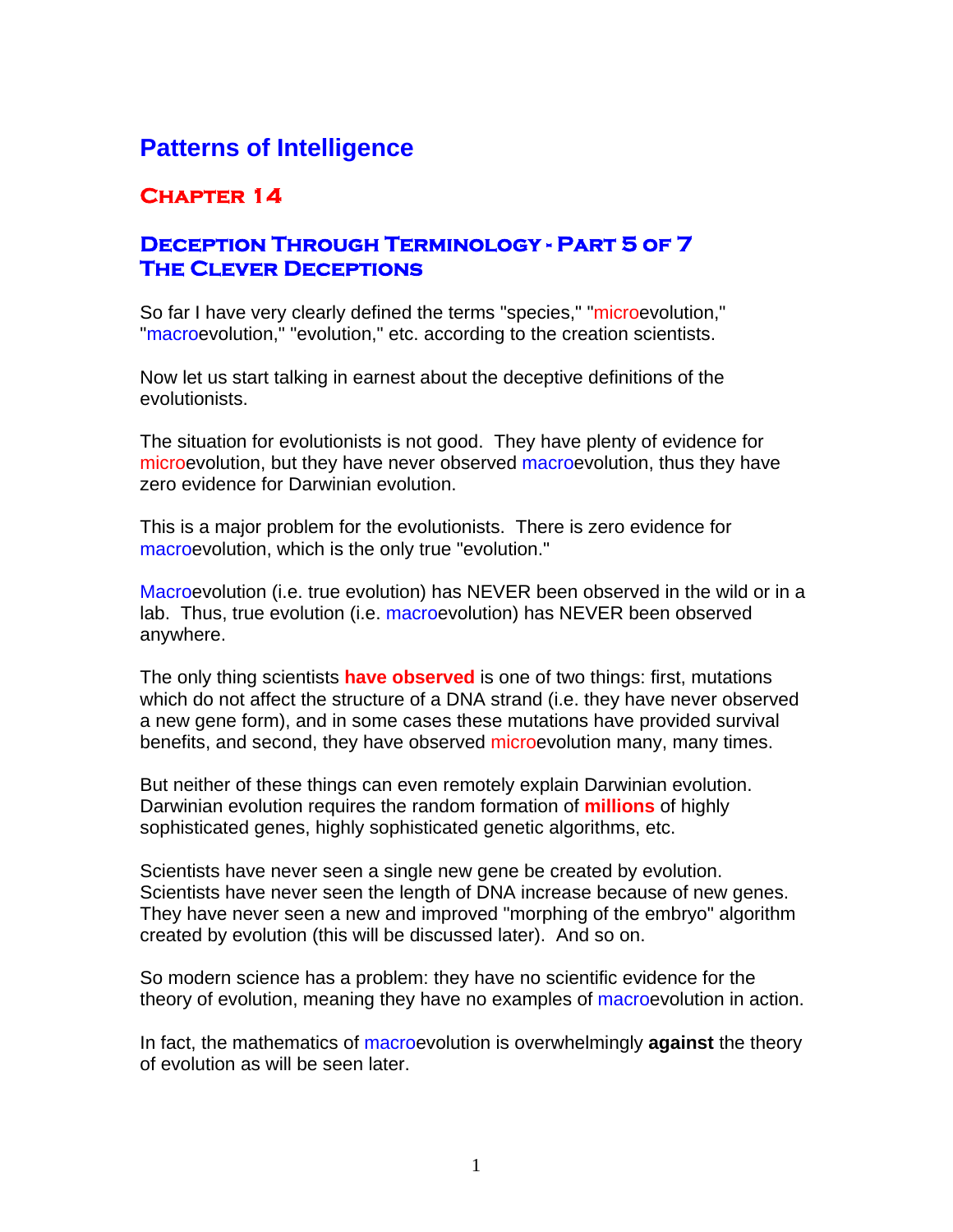So how in the world could the scientific establishment convince their students that they have evidence for Darwin's "theory of evolution" if they have never seen even a simple example of macroevolution??

Their answer is to bury the truth, mostly by using **very clever definitions**. With the discovery of DNA it was time for the evolutionists to invent some creative definitions!!

So let us start our discussion of the incredibly complex deceptions of the evolutionists with regards to terminology.

### **Tactic 1: Make the Term "Evolution" a Swing Term**

This book has made it very, very clear that there is a massive difference between microevolution and macroevolution. They have absolutely nothing in common!!

So what scientists did was make the term "evolution" a "swing term," meaning it had two meanings. The term "evolution" could refer to either microevolution or macroevolution. In my definitions, the two terms (microevolution and macroevolution) mean totally different things, yet evolutionists only use one term: "evolution".

This gives the evolutionists flexibility when talking to their students. They can talk about microevolution or macroevolution, but use the term "evolution." The students will then think about Darwin, which is their goal.

A swing term can mean one thing one minute and another thing the next minute. It is an ambiguous term that is unstable and unpredictable. You never quite know what the teacher is talking about when you hear the word "evolution."

And that is exactly what scientists wanted. **They didn't want their students to know the truth about the differences** between microevolution and macroevolution because that would get them thinking and thinking is forbidden.

So whether an instructor was talking about microevolution or macroevolution, they could simply use the term "evolution." This is because the swing term "evolution" could mean microevolution or macroevolution.

The evolutionists only wanted their students to think in terms of Darwin and the term "evolution" always gets students thinking about Darwin and atheism.

For example, they did not want their students to know that Darwin's finches were really examples of microevolution because they are a symbol of Darwin's theory of evolution.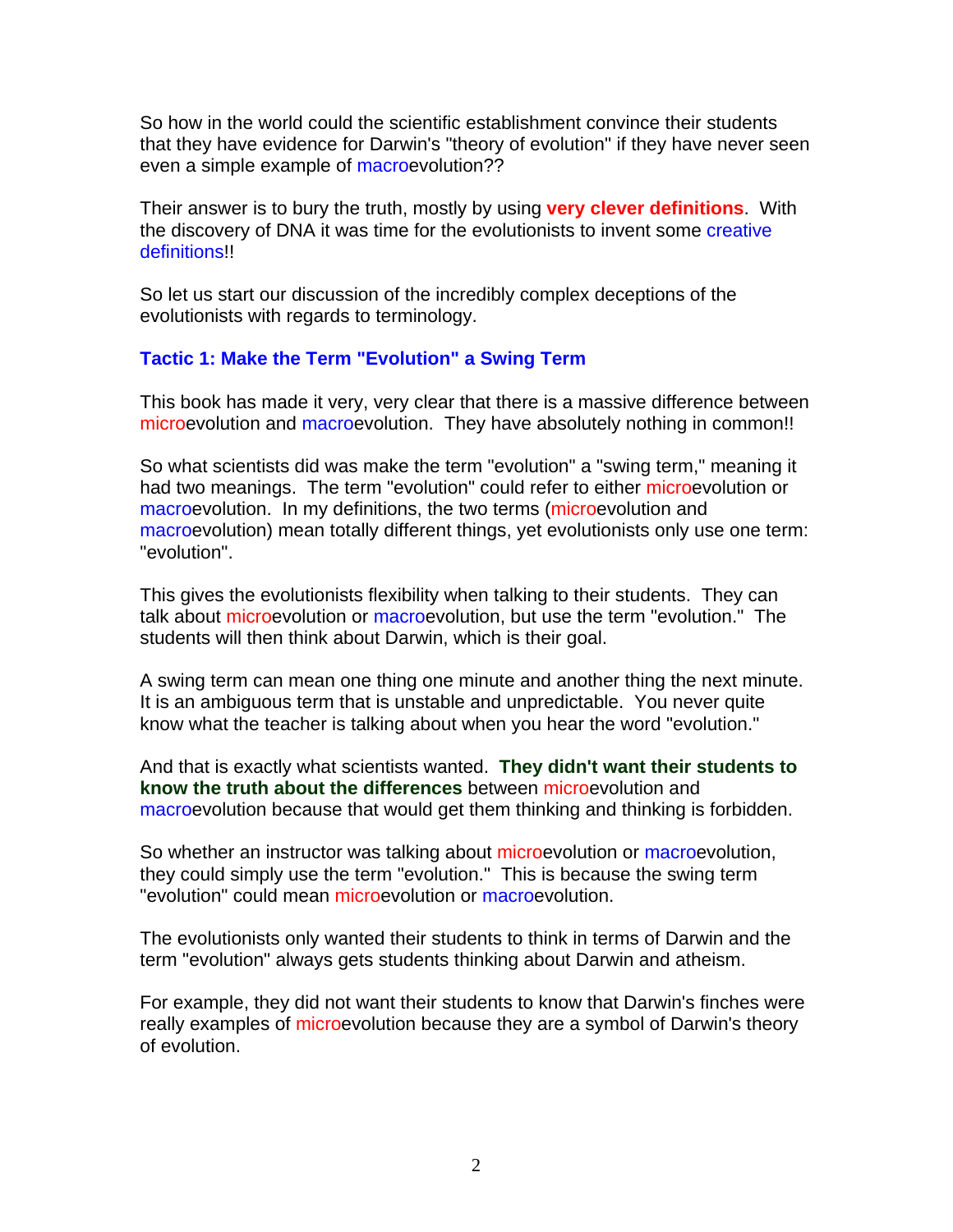So they essentially used the term "evolution" no matter what they were talking about (even Darwin's finches). This way their students would constantly think about Darwin, and then atheism, which is what they really wanted.

While there is nothing wrong with using the term "evolution" for macroevolution, because they mean the same thing, the same does not hold true for using the term "evolution" instead of the term microevolution.

The term "evolution" means "Darwinian evolution," meaning all species "evolved" from earlier species. Thus, it is **absolutely incorrect** to use the term "evolution" for the term "microevolution." They are unrelated concepts.

While Darwin observed microevolution (e.g. the finches), the whole purpose of glorifying Darwin was a tool was to get converts to macroevolution, meaning converts to atheism, because Darwin was a known atheist.

Microevolution does not lead to atheism, only macroevolution leads to atheism. Thus, since modern atheists want the term "Darwin" to lead people to atheism, they started to use examples of "microevolution" but call them examples of "evolution." In that way they could use the term "Darwin."

However, to justify using the term "evolution" for microevolution, scientists essentially said that microevolution and macroevolution meant the same thing. In other words, they said there was no difference between microevolution and macroevolution.

So they claimed justification for dropping the terms microevolution and macroevolution.

#### **By using this tactic, they could use very common examples from microevolution and claim that they were examples of macroevolution, meaning true evolution.**

In other words, they could talk about an example of microevolution and claim it was a "proof" of Darwinian evolution in order to get their students to become evolutionists and atheists.

That is why it is a bad idea for a creation scientist to use the term "evolution" instead of the term microevolution, because they lead to totally different thoughts. But it is hard to avoid this error.

Microevolution and macroevolution are totally different things and the term "evolution" should equate to only one of the concepts.

Creation scientists need to be careful to only use the term "evolution" to mean "macroevolution,"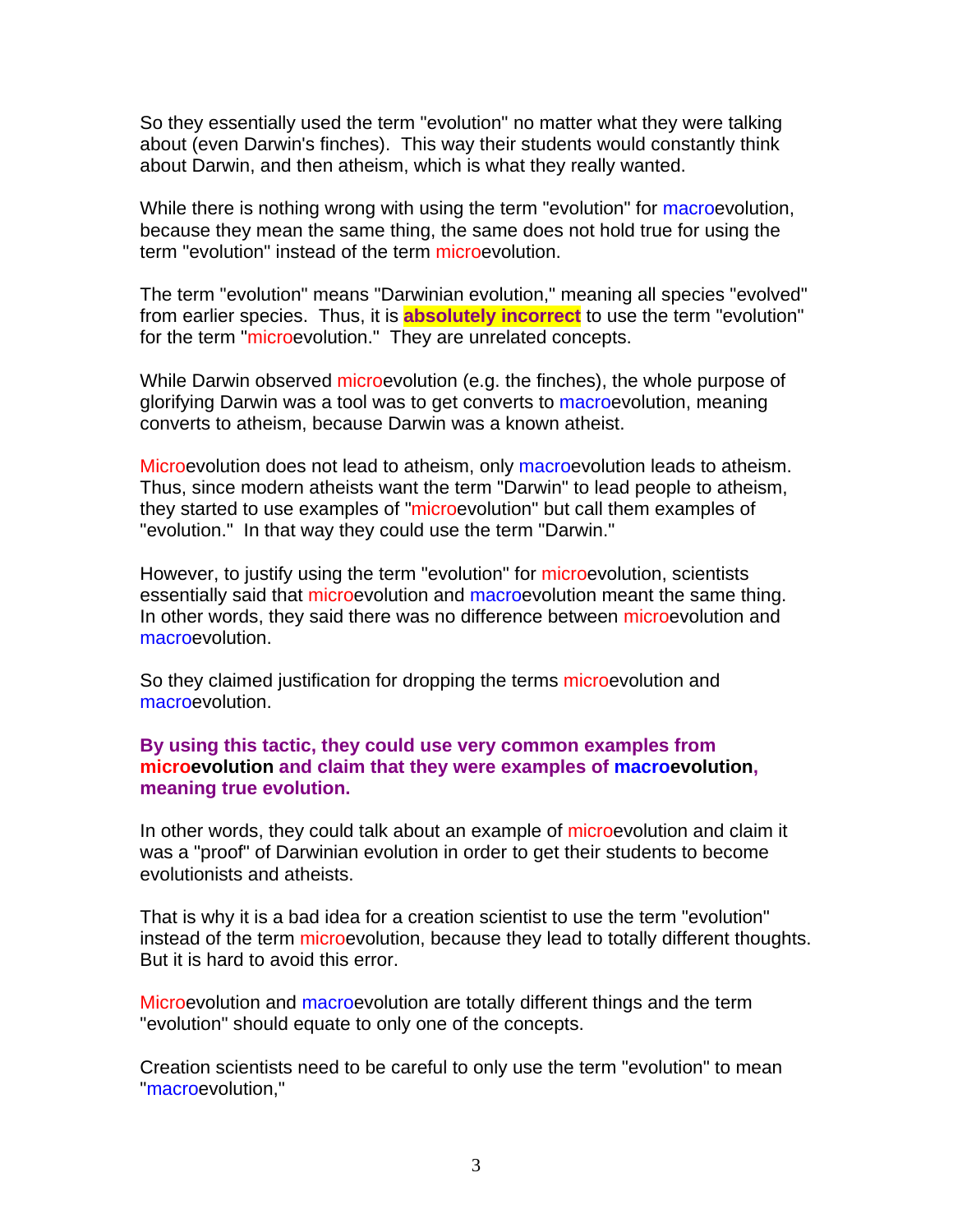But evolutionists have no examples of macroevolution, thus they use examples of microevolution to "prove" the theory of evolution.

There is no scientific justification for doing this except that evolutionists want converts to atheism, therefore they use the term "evolution" to mean microevolution or macroevolution (which they have never observed) and they justify doing this by claiming that there is **no difference between microevolution and macroevolution**, meaning they mean the same thing.

**Today, the deception of using the term "evolution," when discussing or observing examples of microevolution, is by far the most damaging and commonly used tactic to get students to be deceived and to become evolutionists and atheists!!!** 

Every time the professor uses the term "evolution" the student thinks about Darwin. Every time the student thinks about Darwin they think about atheism.

Yet, the term "evolution" is constantly used as a substitute for the term microevolution because **there are massive numbers of examples of microevolution**. Also, it is easy to create new examples of microevolution by selective breeding.

By using this tactic the scientific establishment has an **unbounded number** of situations where they can use the terms "evolution" and "Darwin" to deceive their students!! In each case, however, the example is of microevolution (if it is something they have observed).

This tactic is like manna from heaven for atheists!!! They have an unlimited number of excuses to use the term "evolution" and "Darwin" in their classrooms in order to get their students to think about Darwin and atheism.

This is the first layer of deceptive definitions they use.

#### **Tactic 2: Quit Using the Terms: Microevolution and Macroevolution**

The best way to not get "caught" using the term "evolution" for the term microevolution is to claim justification for doing away with the terms microevolution and macroevolution.

Not only did they make the term "evolution" a swing term, and claim there was no difference between microevolution and macroevolution, but they also totally quit using and referring to the terms "microevolution" and "macroevolution" and they *claimed these terms were silly "creation science" terms*.